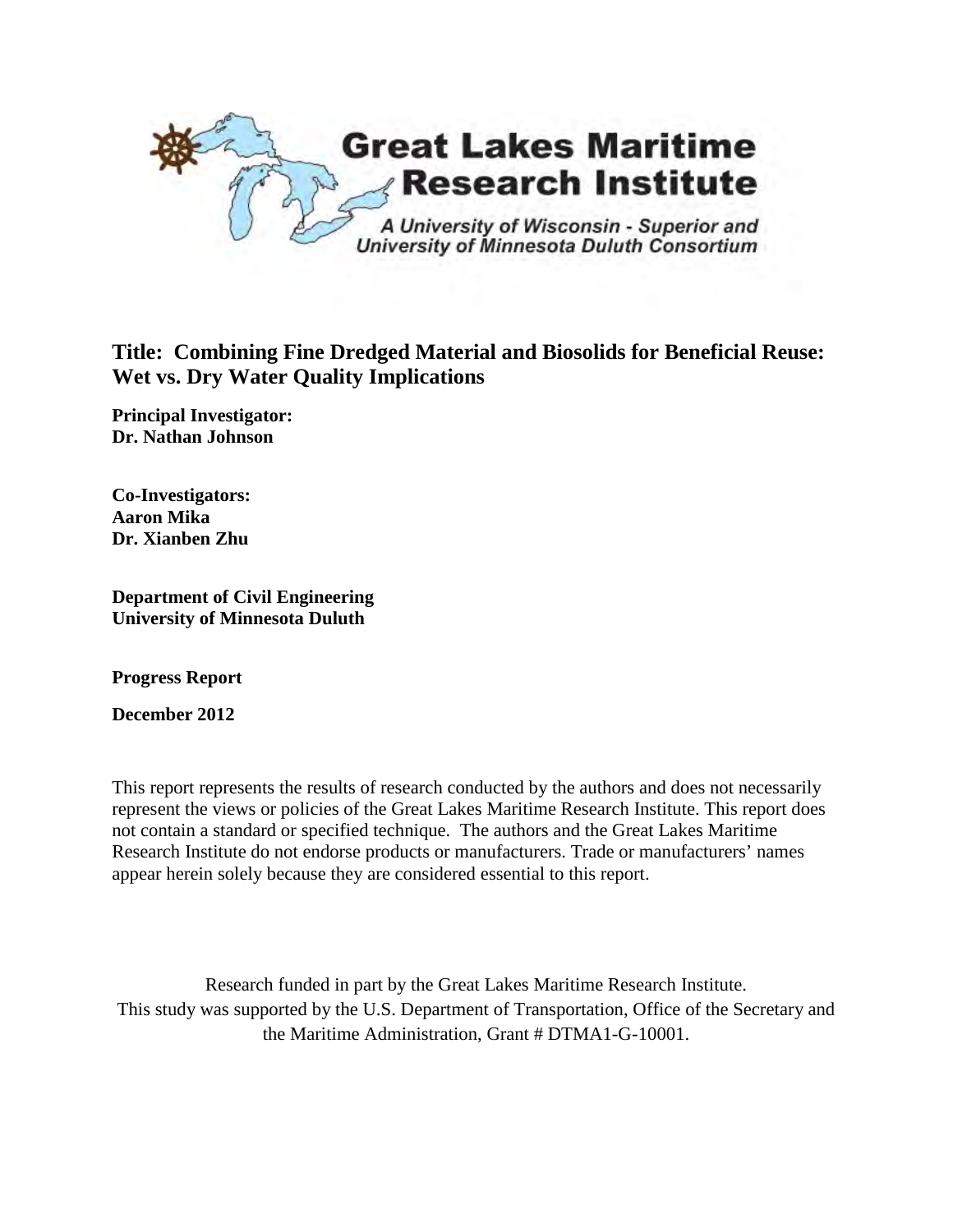#### **Background/Objectives**

The beneficial use of environmental materials has the potential of providing sustainable solutions for solids management in many different arenas. Both dredged material from the Duluth-Superior Harbor and biosolids from the Western Lake Superior Sanitary District in Duluth, MN have been used with some success for the purpose of creating topsoil and establishing vegetation in the challenging setting of mineland reclamation. While experimental-scale and pilot-scale field applications have taken place in upland situations, there is frequently a need to create wetland habitat during mineland reclamation and other restoration projects. The use of dredged material and biosolids carry with them potential water quality concerns, which are heightened in the setting of wetlands due to typically direct connectivity with ground and surface water as well as the wetland habitat itself. Many of the chemical and biological processes controlling the release of metals and nutrients differ in settings where soil is continuously saturated (wetland) versus occasionally wetted (upland). The purpose of the work described herein was to investigate how metals and nutrients are released from different mixture ratios of fine dredged material and biosolids under saturated and occasionally-wetted conditions.

# **Methods/Analytical**

Five different blend ratios outlined in Table 1 were tested in the lab using  $\approx 2.5$  inch diameter polycarbonate columns with a nylon mesh screen installed in the bottom to support solid materials. Four columns for each blend ratio were incubated at constant temperature and controlled humidity conditions under either dry (Figure 2a) or wet (Figure 2b) conditions for a period of 8 weeks. Once per week, water was added to the top of the columns and allowed to equilibrate with the solids for a period of 2 hours after which the leacheate from columns was collected and analyzed for a suite of water quality parameters including alkalinity, conductivity, nitrate, ammonia, pH, and metals. Though water addition occurred consistently on a weekly basis, samples were preserved and analyzed at 0, 1, 2, 3, 5, and 8 weeks. Alkalinity was measured by titration, ammonia was measured spectrophotometrically, pH and conductivity were quantified with electrodes, nitrate and phosphate were quantified by ion chromatography, and metals were measured by Inductively Coupled Plasma-Mass Spectrometry.

# **Results**

# Alkalinity & Conductivity

Alkalinity differed markedly amongst the wet and dry lab experiments. Regardless of blend ratio, alkalinitiy remained below 2 millimoles per liter (mM) for dry experiments while alkalinity was above 4mM after the initial flushing for all wet experiments. If alkalinity is taken as a surrogate for mineral dissolution (total conductivity showed similar trends), it is clear from these results that the 2 hour equilibration time was not sufficient to allow pore waters to fully interact with minerals present in the solids. Although a consistent trend was not observed with respect to mixture ratios, the 0 and 10% biosolids columns appeared to have lower alkalinity leachate under saturated conditions and higher alkalinity under dry conditions compared to other blend ratios.

#### Nutrients: Nitrate, Ammonia, and Phosphate

Total nitrogen concentrations in leachate from the dredged-biosolids mixtures generally increased with increasing biosolids content under both saturated and unsaturated conditions (Figure 2). Total N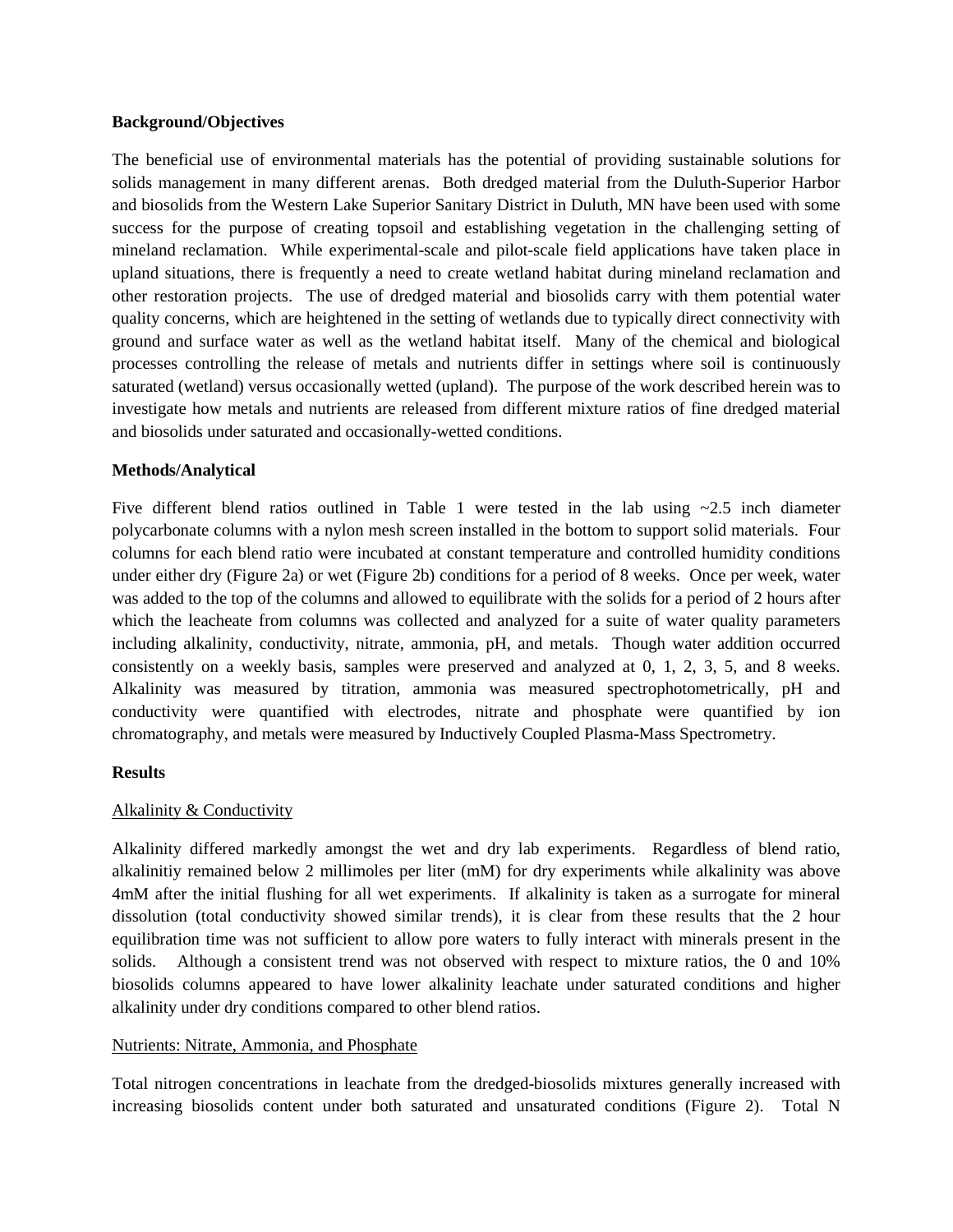concentrations ranged from 10 to 70 mg/L as N in dry conditions and from less than 1 to greater than 140mg/L in wet conditions. The composition of the nitrogen in leachate changed dramatically as the biosolids content increased. The labile carbon provided by biosolids likely facilitated microbial processes which converted nitrate to ammonia. Under dry conditions, mixtures with biosolids contents of 50% and less had 80% to 90% of total N in leachate comprised of nitrate. For mixtures stored under wet conditions, nitrate comprised a majority of total N in leachate only for the 0 and 10% biosolids mixtures (Figure 2). These observations provide strong evidence that continuously saturated conditions not only affected mineral dissolution but also resulted in a characteristically different redox environment.

In both dry and wet conditions, phosphorus concentrations in leachate from dredged-biosolids mixtures of 0%, 10%, 20%, and 50% biosolids were all relatively low (<4mg/L, Figure 3). However phosphorus concentrations in leachate from the 100% biosolids material were higher under dry conditions (7-9mg/L) and extremely elevated in saturated conditions (75-275mg/L). After nitrate, the next most energetic electron acceptor in most natural systems is ferric iron oxide which often represents a strong binding phase for phosphate. Ferric iron minerals are reduced by bacterial communities which thrive in anoxic environments that are also depleted of nitrate. The absence of exposure to oxygen and nearly complete consumption of nitrate in the saturated conditions with significant biosolids fraction likely facilitated the release of phosphate from the solid phase in the saturated experiments. Extremely elevated phosphate concentrations were only observed in leachate from the saturated 100% biosolids mixture (Figure 3) although nitrate observations suggest that both the saturated 50% and saturated 20% biosolids mixtures were also depleted of nitrate (Figure 2). The reason for why iron reduction did not result in the mobilization of iron (and consequently phosphate) in the saturated 50% and 20% biosolids mixtures is not known.

# Metals

The metals measured in leachate which exceeded potentially applicable water quality standards (Table 2) were arsenic, cobalt, and copper (Figure 4). Leachate from dry columns contained higher arsenic and cobalt concentrations than those stored saturated. Leachate from saturated columns contained higher concentrations of copper. Aside from initial conditions, a distinct trend of increasing leachate metal concentration with increasing biosolids content (up to 50%) was observed for arsenic as well as cobalt and zinc to some extent. Although at the surface, this would suggest that these metals are originating from the biosolids material, evidence suggests that geochemical conditions facilitated by the presence biosolids may lead to the mobilization of metals originating from either material. Elucidating the specific mechanisms responsible for the leaching of metals from the dredged-biosolids mixtures will require further study. For example, sulfide plays an important role in controlling the mobility of many metals, but its effects were not quantified directly in this study.

# **Hydraulics**

Perhaps the largest difference between wet and dry incubation conditions was the observed change in hydraulic characteristics in blend ratios containing predominantly dredged material. After approximately 5 weeks, the 0%, 10%, and 20% biosolids content stored under saturated conditions essentially stopped draining. Typically less than 10mL of volume was recovered from these columns despite an attempt to drain for >12 hours. This evidence suggests that dredged material (predominantly clay) took several weeks to completely saturate. Alternatively, previous research has shown that biological organisms,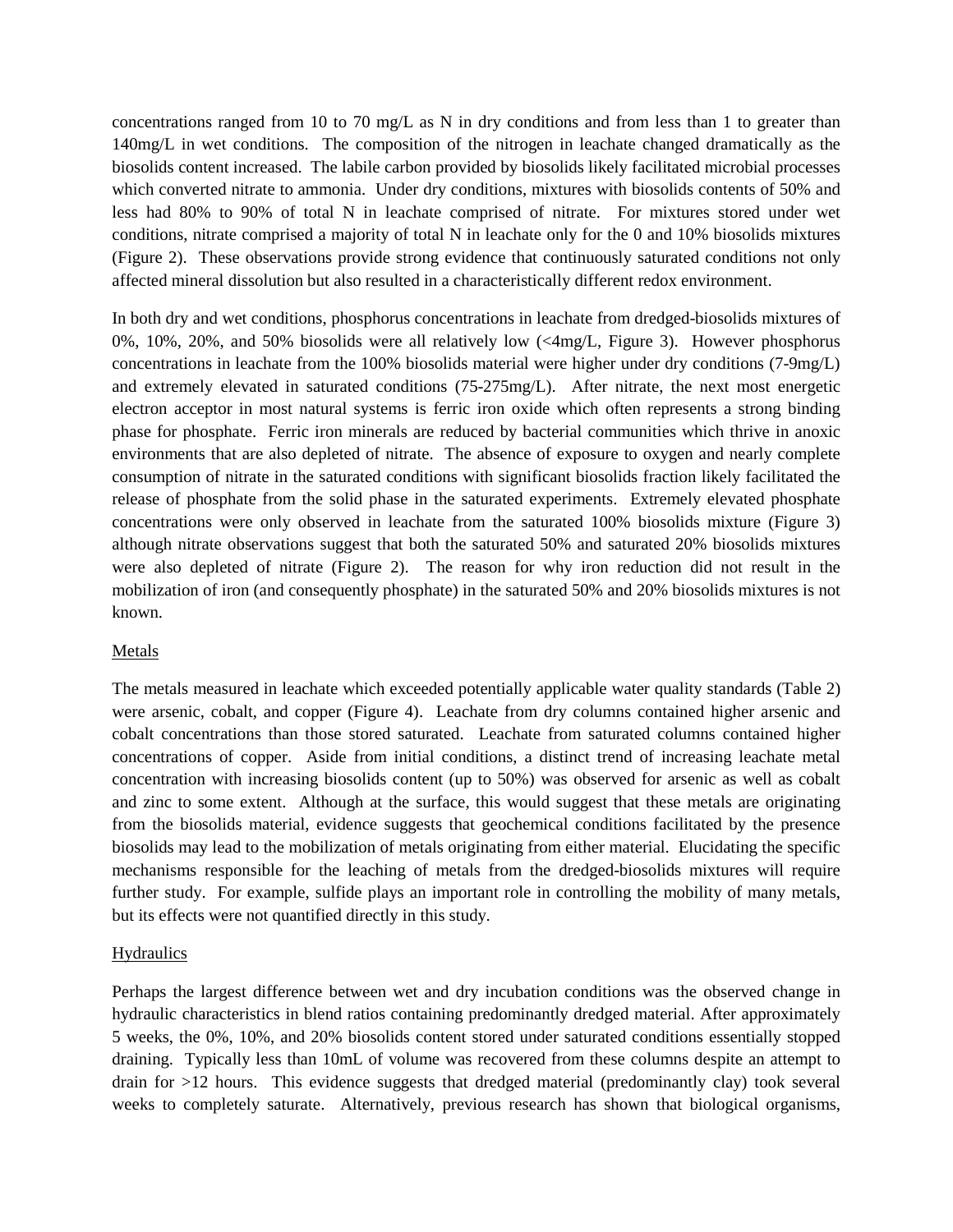which exist predominantly under saturated conditions, can bind together inorganic and organic portions soils, forming a crust and reducing hydraulic conductivity. The practical implication of slow hydrologic drainage under saturated conditions for the beneficial use of dredged material for land application or wetland habitat creation is that very little drainage through the dredged material will occur if it remains saturated. This is important to consider when interpreting some of the water quality measurements which showed higher concentrations in leachate under saturated conditions. Although concentrations in leachate were observed to be higher under continuously saturated conditions for ammonia, phosphate, and copper; a greatly reduced volume of drainage through saturated clay material would limit the total mass of these chemicals transported to ground water from a wetland created with dredged material.

# **Conclusions**

The results of this study demonstrated that important differences can be expected between the water quality impacts of upland and wetland applications of dredged material, biosoilds, or some combination thereof. The composition of total nitrogen (nitrate vs. ammonia) in leachate shifted dramatically depending on both the biosolids content and the saturation conditions. Phosophate was generally higher in saturated conditions likely owing to the more reducing environment induced by a lack of access to atmospheric oxygen. In some instances metals concentrations in leachate was related to biosolids content; however, the origin of the metals (dredged material or biosolids) as well as the mechanism leading to their mobilization are related to a complex set of interrelated biogeochemical processes likely influenced by the high carbon content of biosolids. In addition to geochemical controls on nutrient and metal mobility, results suggests that hydrogeologic controls may drastically reduce transport of water and dissolved chemicals from continuously saturated fine dredged material. This consideration should lessen the effects from wetland reuse applications on local groundwater, but does not alleviate concerns about effects on the local wetland ecosystem or potential connectivity via surface water.

# **Acknowledgements**

The authors would like to thank GLMRI for funding as well as The Western Lake Superior Sanitation District (Kathy Hamel & Todd MacMillan), and USACE (ERDC-Richard Price, Detroit District-David Bowman) for helping to facilitate this research. Thanks also go to Logan Bailey and other members of the Johnson research group for help with analytical measurements.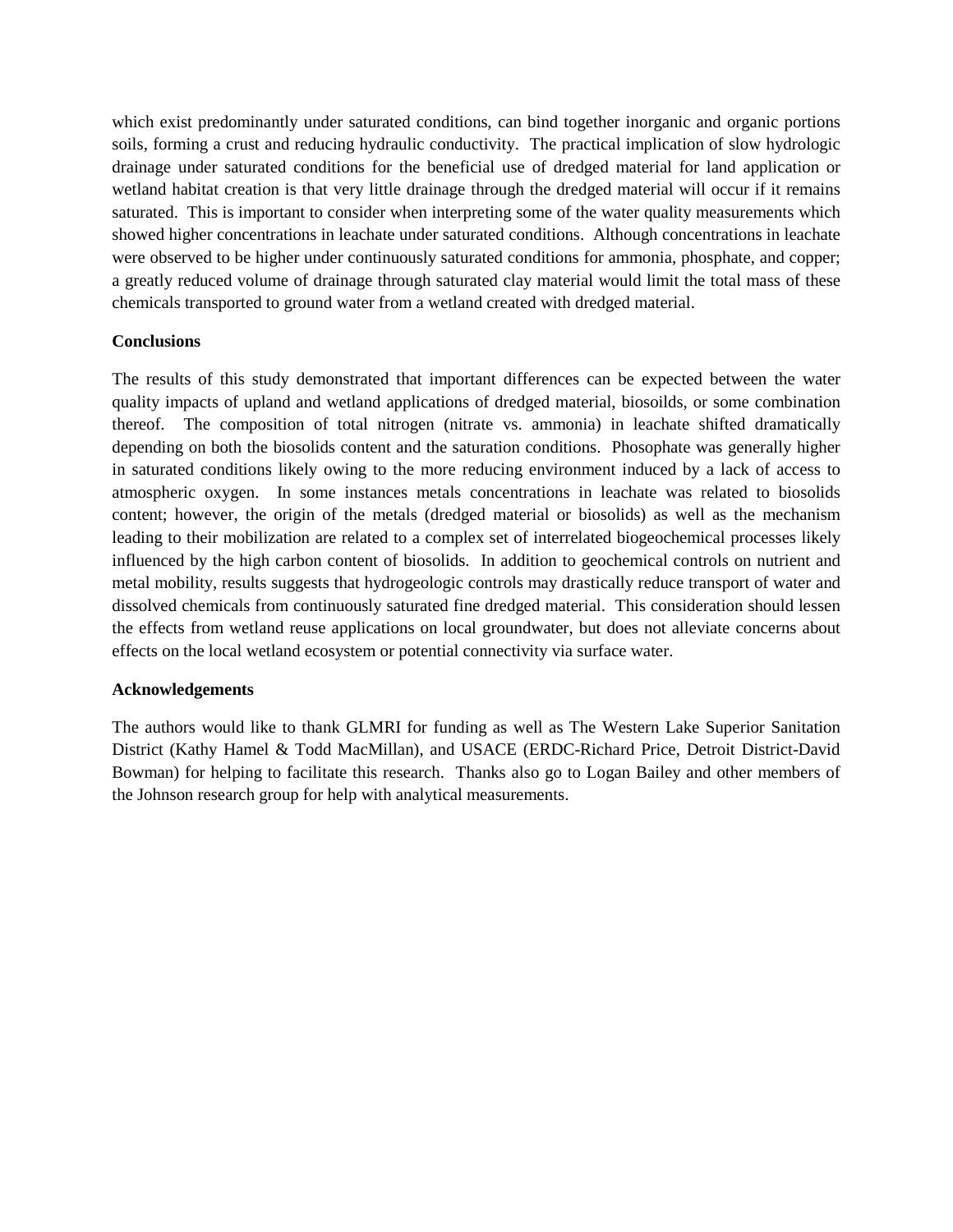Table 1 Blend ratios for lab experiments

| <b>Blend</b> | Fraction      | <b>Fraction Fine</b> |  |  |
|--------------|---------------|----------------------|--|--|
| Ratios       | Biosolids (by | Dredged (by mass)    |  |  |
|              | mass)         |                      |  |  |
|              |               |                      |  |  |
| R            | 0.1           | 0.9                  |  |  |
| 0            | 0.2           | 0.8                  |  |  |
|              | 0.5           | 0.5                  |  |  |
|              |               |                      |  |  |



(b) wet conditions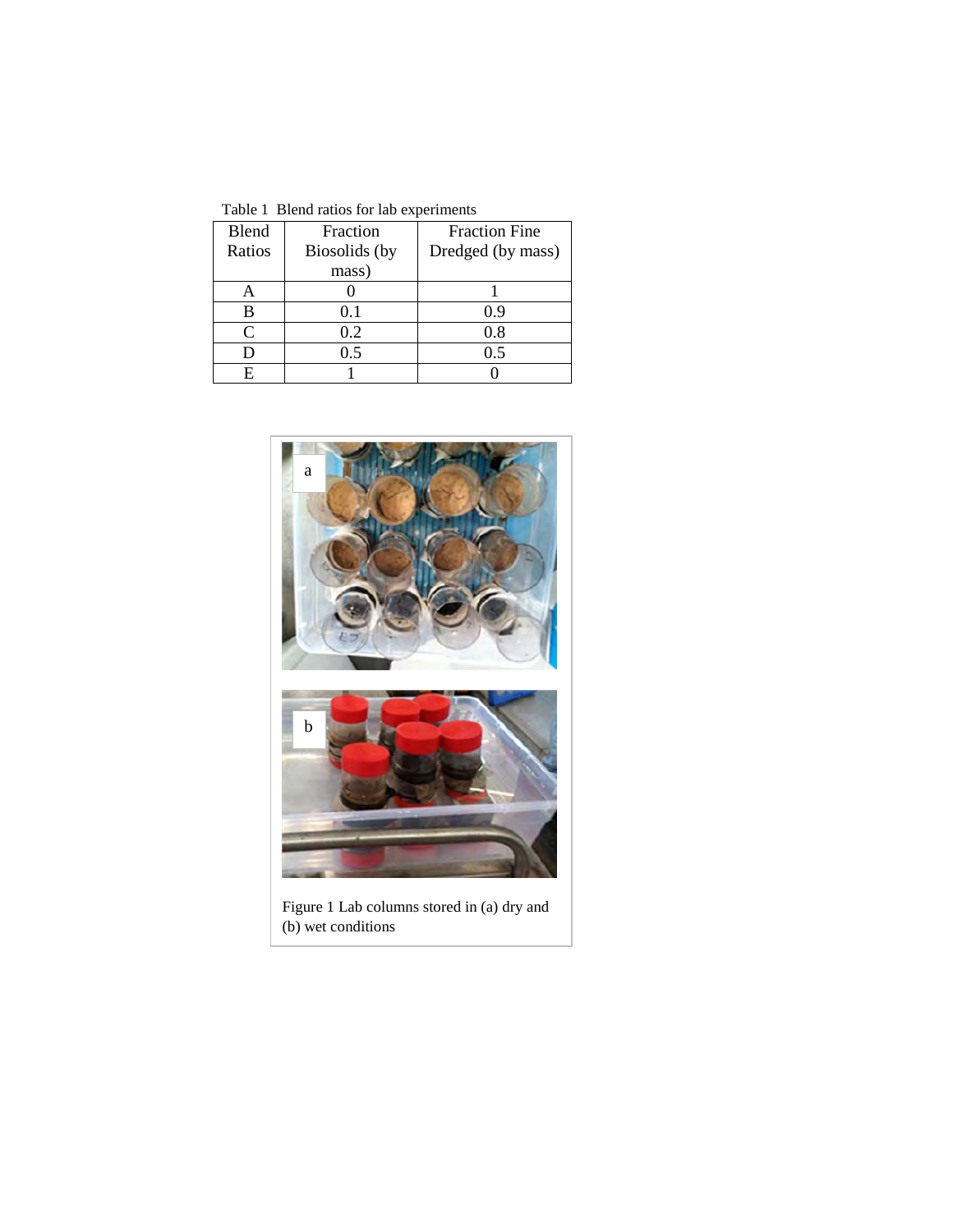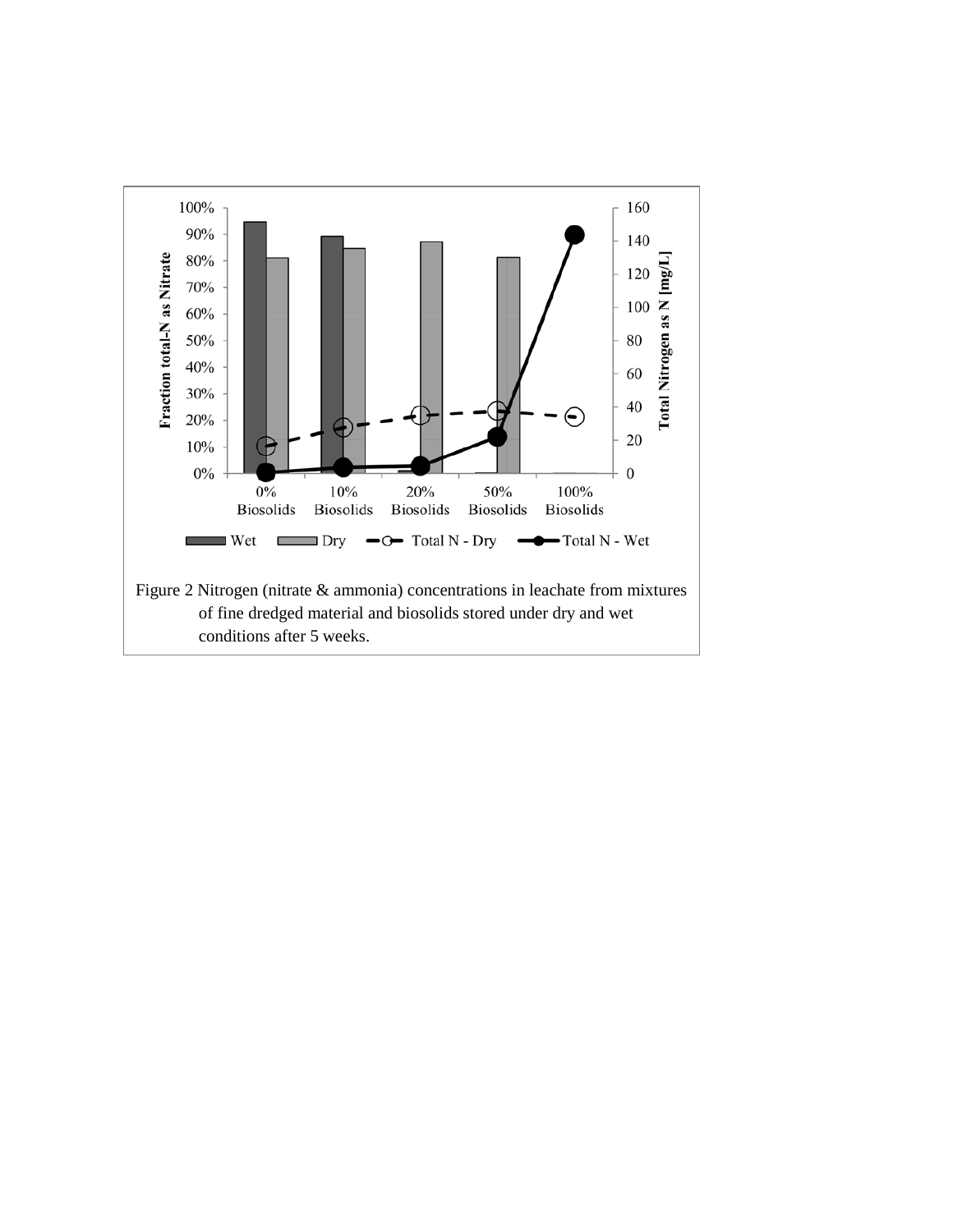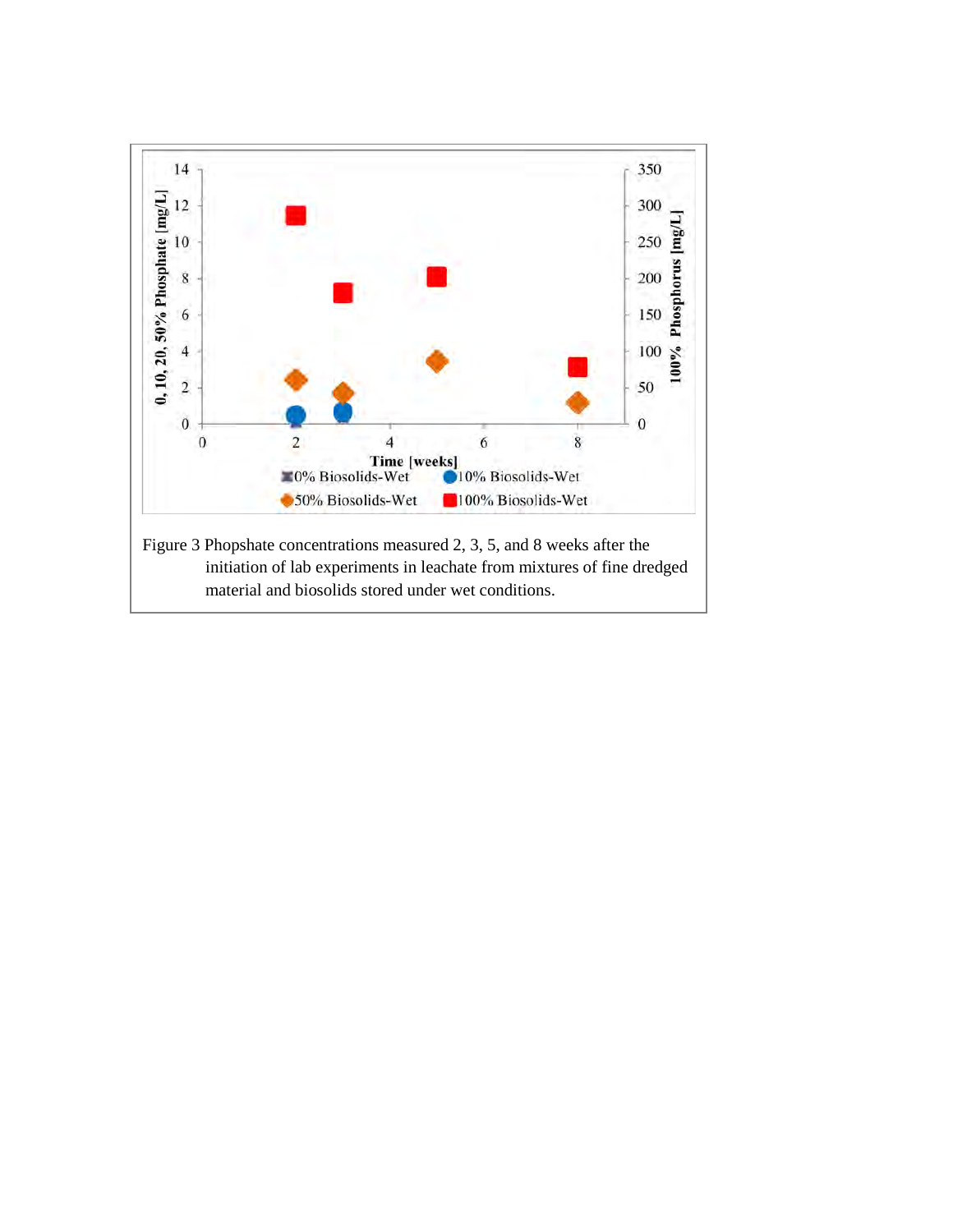Table 2 Potentially applicable water quality standards for the protection of human health and ecosystem health (toxicity/wildlife) in Minnesota and the Lake Superior Watershed in particular.

| Chemical | $EPA-MCL1$<br>[mg/L] | State of $MN -$<br>Class 2B/C/D<br>toxicity-based <sup>2</sup><br>[ug/L] | State of MN<br>– Human<br>health-based $^2$<br>[ug/L] | State of $MN -$<br>Class $2B/C/D$<br>toxicity based<br>Lake Superior <sup>2</sup><br>[ug/L] | State of $MN -$<br>Human health-<br>based<br>Lake Superior <sup>2</sup><br>[ug/L] |
|----------|----------------------|--------------------------------------------------------------------------|-------------------------------------------------------|---------------------------------------------------------------------------------------------|-----------------------------------------------------------------------------------|
| Nitrate  | 10,000               |                                                                          |                                                       |                                                                                             |                                                                                   |
| Ammonia  |                      | 40                                                                       |                                                       |                                                                                             |                                                                                   |
| Arsenic  | 10                   |                                                                          | 53                                                    |                                                                                             | 2.0                                                                               |
| Cobalt   |                      | 5.0                                                                      |                                                       |                                                                                             |                                                                                   |
| Copper   | 1,300                | 9.8                                                                      |                                                       | 9.3                                                                                         |                                                                                   |

<sup>1</sup> Maximum Contaminant Levels for drinking water: http://water.epa.gov/drink/contaminants/index.cfm  $2$  Guidance Manual for Assessing the Quality of Minnesota Surface Waters for Determination of Impairment: 305(b) Report and 303(d) List. Minnesota Pollution Control Agency: wq-iw1-04.